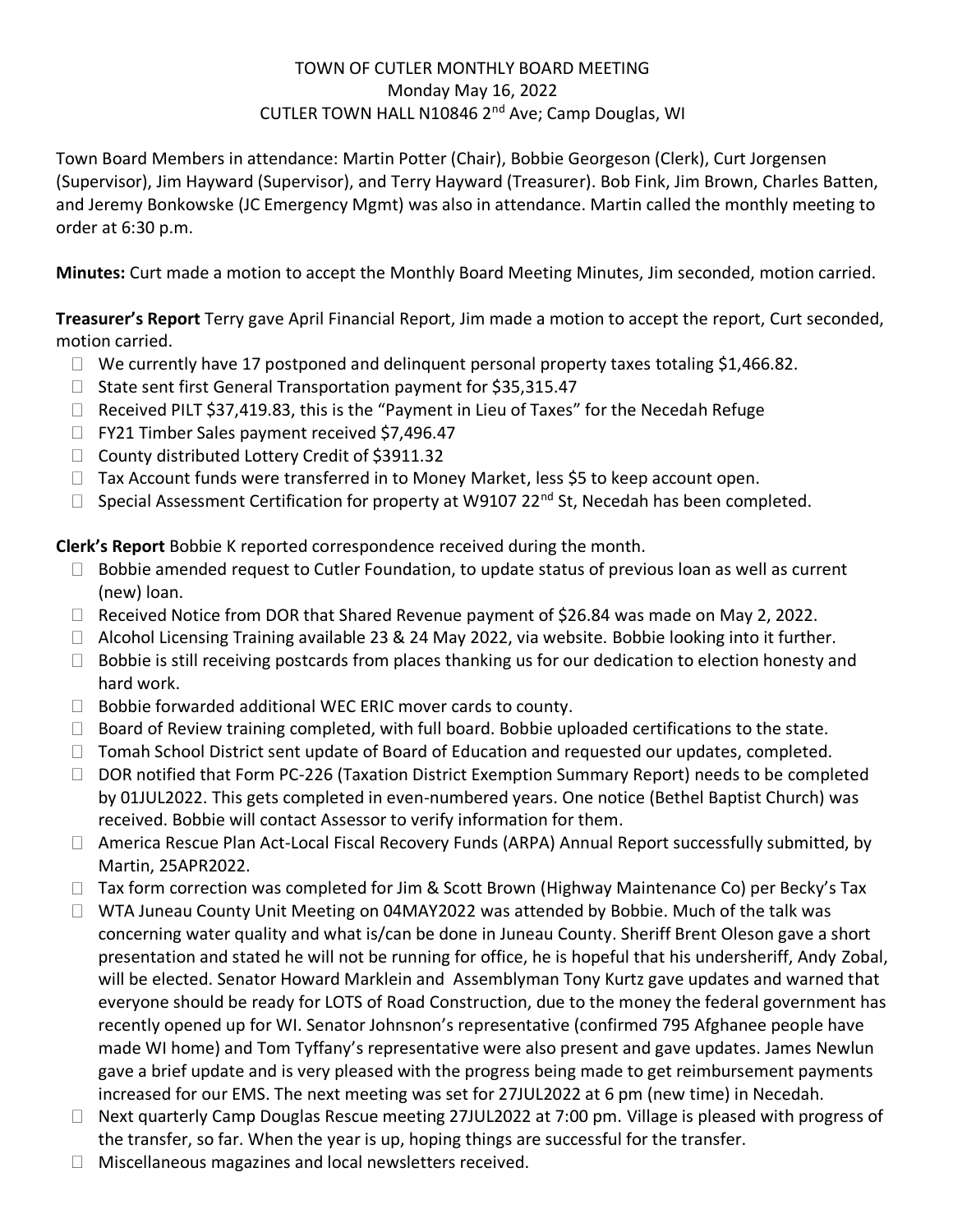**Communications to the Board** – Oakdale REC has notified members that due to the shutting down of energy production facilities, local black-outs should be expected this summer. Unsure how the logistics will work yet.

## **Town Permit Application determinations** –

- $\Box$  Corey Weinfurtner applied for driveway permit, camper permit, and Fire Number (fire number was previously issued by county without our fire dept having knowledge of this). Scott is looking into this further. Driveway permit not necessary through town as the driveway is on County Road, must go through the county. Curt made a motion to accept fire number and camper permit, Jim seconded, motion carried. Bobbie processed, forwarded to Fire Dept and notified owner via phone. County application and check was mailed, for the driveway. Bobbie destroyed town driveway application, voided that check, and returned to the owner via mail. Owner asked about electric, was directed to Jeremy (GEC, for permit) and an electrician to work with REC to have installed.
- $\Box$  GEC provided updated permit log- no changes

# **Unfinished Business**

- $\Box$  TRIP program
	- $\circ$  2020 6<sup>th</sup> Ave & 28<sup>th</sup> St project –Nothing new at this time
	- o 2022 Cutler Road Nothing new at this time
- Bridges 2<sup>nd</sup> Ave & 26<sup>th</sup> St- Nothing new at this time.
- $\Box$  Road Tour 21MAY2022 leaving Town hall at 8:00 a.m.
- $\Box$  Open Book 23MAY2022 at Town hall from 4-6 p.m.
- $\Box$  UTV concerns at campsite #4 Curt made a motion to close 3<sup>rd</sup> & Eisfeldt Road to UTVs, Jim seconded, motion carried. Jim Brown instructed to contact club to get road sign posted asap
- $\Box$  Maintenance Concerns
	- o Generator- Jim made a motion to have fire dept schedule the maintenance appointment, have work completed per their specifications, and forward invoice to the town for payment, Curt seconded, motion carried.
	- o Furnace (small) in Fire Dept side-Bill's Heating will be contacted to get quote for replacement
	- oOutside Faucet (south side near overhead doors)-Brickl Bros. will be contacted regarding this, due to faucet having no shut off, and while they're here looking at roof leak.
	- $\circ$  Ladies Restroom Upon closer inspection by the fire dept (Jared Georgeson) found water has been coming in through the roof. He took photo (shared with board members) showing discoloration of wood in the attic. Brickl Bros will be contacted, they were the initial builder.

### **Highway Maintenance**

- $\Box$  Town Hall yard mowing, tree removals completed as needed, and grading has begun; will continue.
- $\Box$  Bill Stock from Cranberry Creek notified us of start of washout near culvert. Martin will haul load of rip rap tomorrow, Jim to meet him there with front end loader to place materials in place.
- $\Box$  Kingston has closed Cranberry Road from Mather to south of Cemetery Hill due to culvert repairs that can't be afforded at the present time. Expected to be closed for at least a year.
- $\Box$  Jim H made a motion for monthly fuel stipend of \$250 to continue this month, to be paid at next monthly meeting, Curt seconded, motion carried.
- $\Box$  Road report (daily log) was submitted by Highway Maintenance.

### **New Business**

 $\Box$  Eagles Nest Liquor License and Bartender License applications have not been received. Bobbie will contact Tania to remind her we need these, to allow time for license renewal publication and background checks. Current licenses expire 30JUN2022.